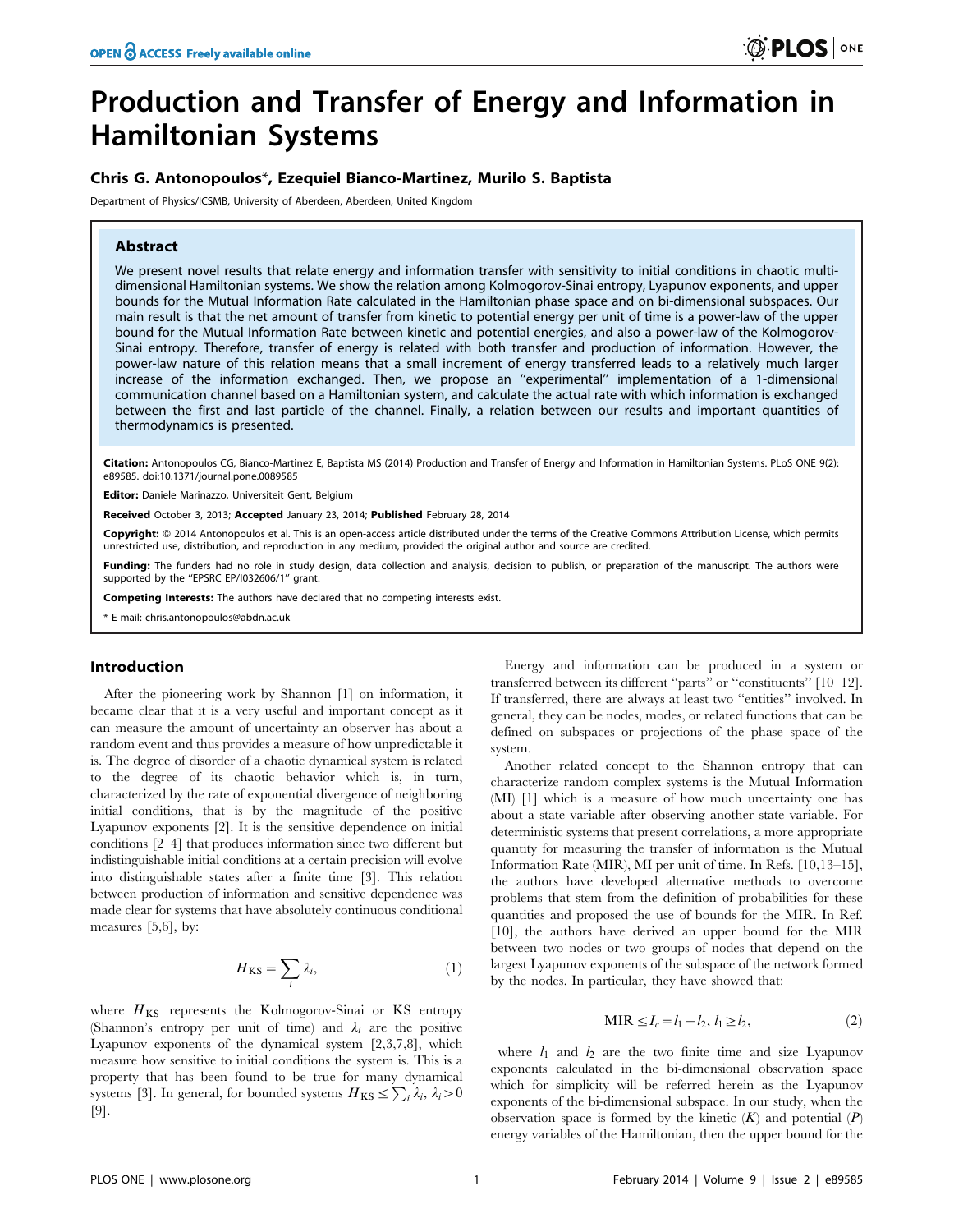MIR in the KP space  $I_c^{KP} = \lambda_1^{KP} - \lambda_2^{KP}$  (i.e.  $l_1 = \lambda_1^{KP}$  and  $l_2 = \lambda_2^{KP}$ ) represents the upper bound for the information transferred per unit of time between the kinetic and potential energies. The use of the KP space to study the relationship between energy and information exchange is justifiable because the transfer of energy from kinetic to potential energy is easy and well understood. However, we will also study this relationship in other bidimensional subspaces such as those formed by any two nodes of the Hamiltonian system.

The main result of our work is Eq. (26), which states that when considering specific energy subintervals, the time rate of energy transferred from the kinetic to the potential variable during a time step is a power-law function of either the largest Lyapunov exponent  $\lambda_1$  of the Hamiltonian or of the upper bound  $I_c^{KP}$  for the MIR of the bi-dimensional  $KP$  space.

We then present the generalization of these power-law relations when considering much larger energy intervals of chaotic behavior with initial conditions set initially in different parts of the phase space of the same Hamiltonian system. We also consider different Hamiltonian systems in which we illustrate how they can be used to create communication systems.

The second main result is Eq. (1) of Information S1 which states that the upper bound for the MIR exchanged between the potential and kinetic energy is smaller than the upper bound for the MIR between two groups of oscillators formed each by half the oscillators of the Hamiltonian, and this is in turn smaller than the whole time rate of information produced by the system expressed by  $H_{KS}$ . We provide a proof of this result in Information S1. This result implies that, when one observes a Hamiltonian system through its kinetic and potential energy (i.e. in its  $KP$  space), one should not expect to have more information about the Hamiltonian system than when observing it directly (i.e. by observing half of its nodes or all of its variables).

The relation among energy, entropy, and information is a long lasting problem in physics. Nineteenth century saw the discovery of the two laws of thermodynamics, almost happening at the same time. The first law relates the rate of change of the energy of a body with the heat and work produced and the second, the rate of the change of the entropy of the body with the heating, implying the growth of its entropy during an adiabatic and irreversible process. Thermodynamics turned out to be a very important mathematical theory that can describe successfully macroscopic systems in equilibrium, based on the thermodynamic laws and provides a link between work, energy, and entropy as a universal competition, i.e. when a body approaches equilibrium, energy tends to a minimum and entropy to a maximum (see for example Ref. [16]).

In 1929, after a long lasting controversy, Leó Szilárd [17] and more recently the authors in Refs. [18,19], showed that Maxwell's hypothetical demon does not contradict the second law of thermodynamics, implying that in principle one can convert information to free energy. By free energy we mean the portion of the energy of a system that is available to perform work mediated by thermal energy. It was only very recently in 2010 [20], that an experimental demonstration of this information to energy conversion has been achieved.

In Ref. [11], the authors study the energy transfer in terms of the classical dynamics of two particles that move in harmonic potential wells, interacting with the same external environment of N noninteracting chaotic systems. They found that the oscillators can exchange energy through the environment when in almostperfect resonance and in Ref. [12], a simple and solvable model of a device that transfer energy from a cold to a hot system by rectifying thermal fluctuations is presented. In order for this to happen, the device requires a memory register to which it can write information. The subtle issue of the connection between work and information processing is presented in Ref. [21] in a solvable model of an autonomous Maxwell's demon. The authors studied and explained a device that makes measurements about the system states, stores this information into a register, and delivers work by rectifying thermal fluctuations.

In this work however, we are interested in providing the relation between energy transfer and information production and transfer in multi-dimensional chaotic Hamiltonian systems, e.g. in isolated systems where the total energy of the system remains constant and no exchange of heat or matter with the surroundings exists. Such a relation could allow one to realize how much information a sort of Maxwell's demon would need in order to be able to transfer a certain amount of energy between oscillatory modes in Hamiltonian systems. Hamiltonian systems such as those we study herein differ from thermodynamic systems in the sense they are far from the thermodynamic limit, i.e. they have a small dimensionality. However, in the Discussion session, we provide a link between our results and important quantities of thermodynamics.

The paper is organized as follows: In Sec. Materials and Methods we present the basic material needed in our study. This includes the presentation of the two Hamiltonian systems and some of its important properties, the definition of the KP bidimensional observation space and a brief discussion about important quantities from the theory of information such as upper bound for MIR and KS entropy. In Subsec. Relation Between Largest Lyapunov Exponent of the Bi-dimensional KP Space and of the Hamiltonian, we present the relation between the largest Lyapunov exponent of the Hamiltonian system and that of the bidimensional space of the kinetic and potential energy. Then, in Subsec. Relation Between Production and Transfer of Information in the Small Energy Regime, we explain how one can arrive at Eq. (26) about the relation between production and transfer of information when considering specific energy subintervals of chaotic behavior. In Subsec. Generalization of our Study, we generalize the main results of our study by considering the case of different Hamiltonian systems for much larger energy intervals and with initial conditions set in different parts of the phase space of the systems. Then, in Sec. Hamiltonian Communication System, we illustrate how one can implement a 1-dimensional communication channel based on a Hamiltonian system, and calculate the actual rate with which information is exchanged between the first and last particle of the channel. In the Discussion section we briefly recall the main results of our study, their implications and relation with quantities of thermodynamics. Finally, in Information S1 we provide a proof of the inequality presented in Eq. (1) in there.

# Materials and Methods

#### Fermi-Pasta-Ulam Hamiltonian

In this work we use two different Hamiltonian systems. We first consider the 1-dimensional lattice of  $N$  particles with equal masses and nearest neighbour interactions with quartic nonlinearities  $(\beta$ model) given by the Fermi-Pasta-Ulam (FPU) Hamiltonian [22]:

$$
H(x,\dot{x}) = \frac{1}{2} \sum_{j=1}^{N} \dot{x}_j^2 + \sum_{j=0}^{N} \left(\frac{1}{2} (x_{j+1} - x_j)^2 + \frac{1}{4} \beta (x_{j+1} - x_j)^4\right) = E(3)
$$

adopting fixed boundary conditions: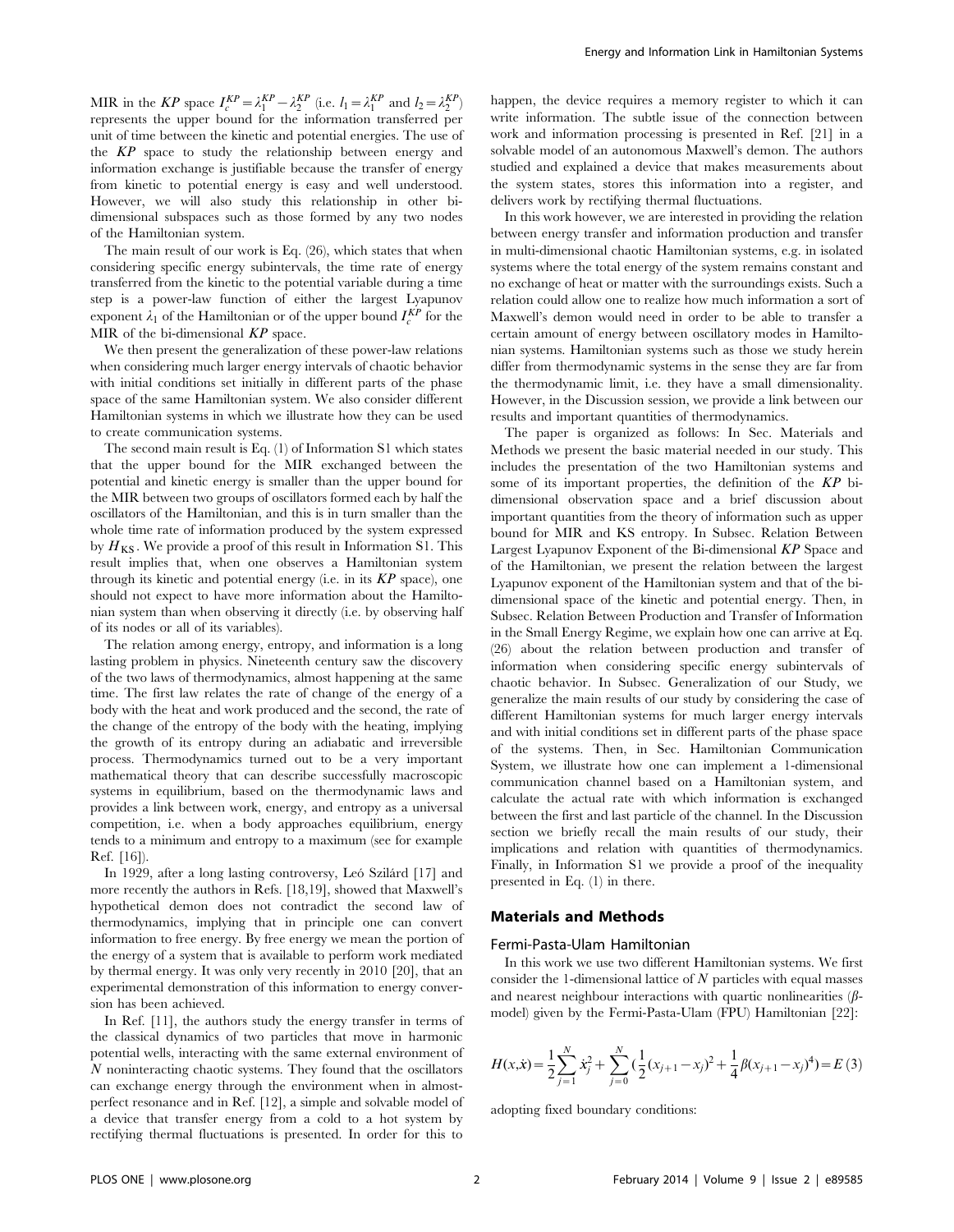$$
x_0(t) = x_{N+1}(t) = 0, \forall t.
$$

Here,  $x_i$  and  $\dot{x}_j$  is the position and conjugate momentum of the jth particle, respectively.

For this system, we use initial conditions in the neighborhood of two particular simple periodic orbits of (3) which are called SPO1 and SPO2 [23,24]. The reason for this choice is that they allow us to control in a systematic way the increase of the energy of the system so that chaotic motion will be sustained. Any other way of increasing the energy of the system so that chaotic behavior can exist may be equally used as well.

SPO1 is specified by the conditions:

$$
x_{2j}(t) = 0, x_{2j-1}(t) = -x_{2j+1}(t) \equiv \hat{x}(t), j = 1, \ldots, \frac{N-1}{2}, (4)
$$

and exists for all odd N, keeping every even particle stationary at all times. It is not difficult to show that this is, in fact, the  $q=(N+1)/2$  mode of the linear lattice (i.e.  $\beta=0$ ) with frequency  $\omega_q = \sqrt{2}$ . The remarkable property of this solution is that it is continued in precisely the same spatial configuration in the nonlinear lattice as well, due to the form of the equations of motion associated with Hamiltonian (3):

$$
\ddot{x}_j(t) = x_{j+1} - 2x_j + x_{j-1} + \beta((x_{j+1} - x_j)^3 - (x_j - x_{j-1})^3), j = 1, ..., N
$$
 (5)

which reduce, upon using (4) with the fixed boundary conditions to a single second order nonlinear differential equation for  $\hat{x}(t)$ :

$$
\ddot{\hat{\mathbf{x}}}(t) = -2\hat{\mathbf{x}}(t) - 2\beta \hat{\mathbf{x}}^3(t) \tag{6}
$$

describing the oscillations of all moving particles of SPO1, with  $j=1,3,5,\ldots,N$ . For the stationary particles (i.e.  $j=2,4,6,\ldots, N-1$  we have  $\hat{x}(t)=0,\forall t\geq0$ . The solution of (6) is well known in terms of Jacobi elliptic functions [25] and can be written as:

$$
\hat{\mathbf{x}}(t) = \mathcal{C} \operatorname{cn}(\lambda t, \kappa^2),\tag{7}
$$

where:

$$
\mathcal{C}^2 = \frac{2\kappa^2}{\beta(1 - 2\kappa^2)}, \lambda^2 = \frac{2}{1 - 2\kappa^2},
$$
\n(8)

and  $\kappa^2$  is the modulus of the cn elliptic function. The energy per particle of SPO1 is then found to be:

$$
\frac{E}{N+1} = \frac{1}{4}C^2(2+C^2\beta) = \frac{\kappa^2(1-\kappa^2)}{\beta(1-2\kappa^2)^2}
$$
(9)

by substituting simply the solution  $\hat{x}(t)$  of Eq. (7) in Hamiltonian (3).

SPO2 is defined in a similar way. In particular, it exists for  $N=5+3m$ ,  $m=0,1,2,...$  and corresponds to the case where every third particle is fixed, while the two in between move in opposite directions (in an out of phase fashion). Following similar arguments as for the SPO1 mode, the energy per particle of SPO2 is given by [23]:

$$
\frac{E}{N+1} = \frac{2\kappa^2(1-\kappa^2)}{3\beta(1-2\kappa^2)^2}.
$$

We treat  $E$  as a control parameter for the chaoticity of the FPU system (3). From now on, we drop the time-dependence notation of all involved variables for simplicity but use it wherever is needed.

## Bose-Einstein Condensate Hamiltonian

The second Hamiltonian system we use in this paper is the Bose-Einstein Condensate (BEC) model [24] which is given by:

$$
H = \frac{1}{2} \sum_{j=1}^{N} (\dot{x}_j^2 + x_j^2) + \frac{1}{8} \sum_{j=1}^{N} (\dot{x}_j^2 + x_j^2)^2 - \frac{1}{2} \sum_{j=1}^{N} (\dot{x}_j \dot{x}_{j+1} + x_j x_{j+1}),
$$
(10)

where  $x_i$ ,  $\dot{x}_i$  is the position and conjugate momentum of the *j*th particle (i.e. boson), respectively.

It possesses the second integral of motion:

$$
F = \sum_{j=1}^{N} (\dot{x}_j^2 + x_j^2),
$$
\n(11)

and therefore chaotic behavior can only occur for  $N \geq 3$ . We impose periodic boundary conditions in Eq. (10):

$$
x_{N+1}(t) = x_1(t)
$$
 and

$$
\dot{x}_{N+1}(t) = \dot{x}_1(t), \,\forall t,\tag{12}
$$

and use, for the same reason as in the FPU case, initial conditions set in the neighborhood of the out-of-phase mode (OPM):

$$
x_j(t) = -x_{j+1}(t) \equiv \hat{x}(t),
$$
  

$$
\dot{x}_j(t) = -\dot{x}_{j+1}(t) \equiv \dot{\hat{x}}(t), \forall j = 1, ..., N
$$
 (13)

with  $N$  being even.

# Observation Subspaces and Quantities Calculated on Them

The FPU system (3) can be simply written in the form:

$$
H = K + P = E = \text{const} \tag{14}
$$

where:

$$
K = \frac{1}{2} \sum_{j=1}^{N} \dot{x}_j^2 \text{ and}
$$
  

$$
P = \sum_{j=1}^{N} \left(\frac{1}{2} (x_{j+1} - x_j)^2 + \frac{1}{4} \beta (x_{j+1} - x_j)^4\right).
$$
 (15)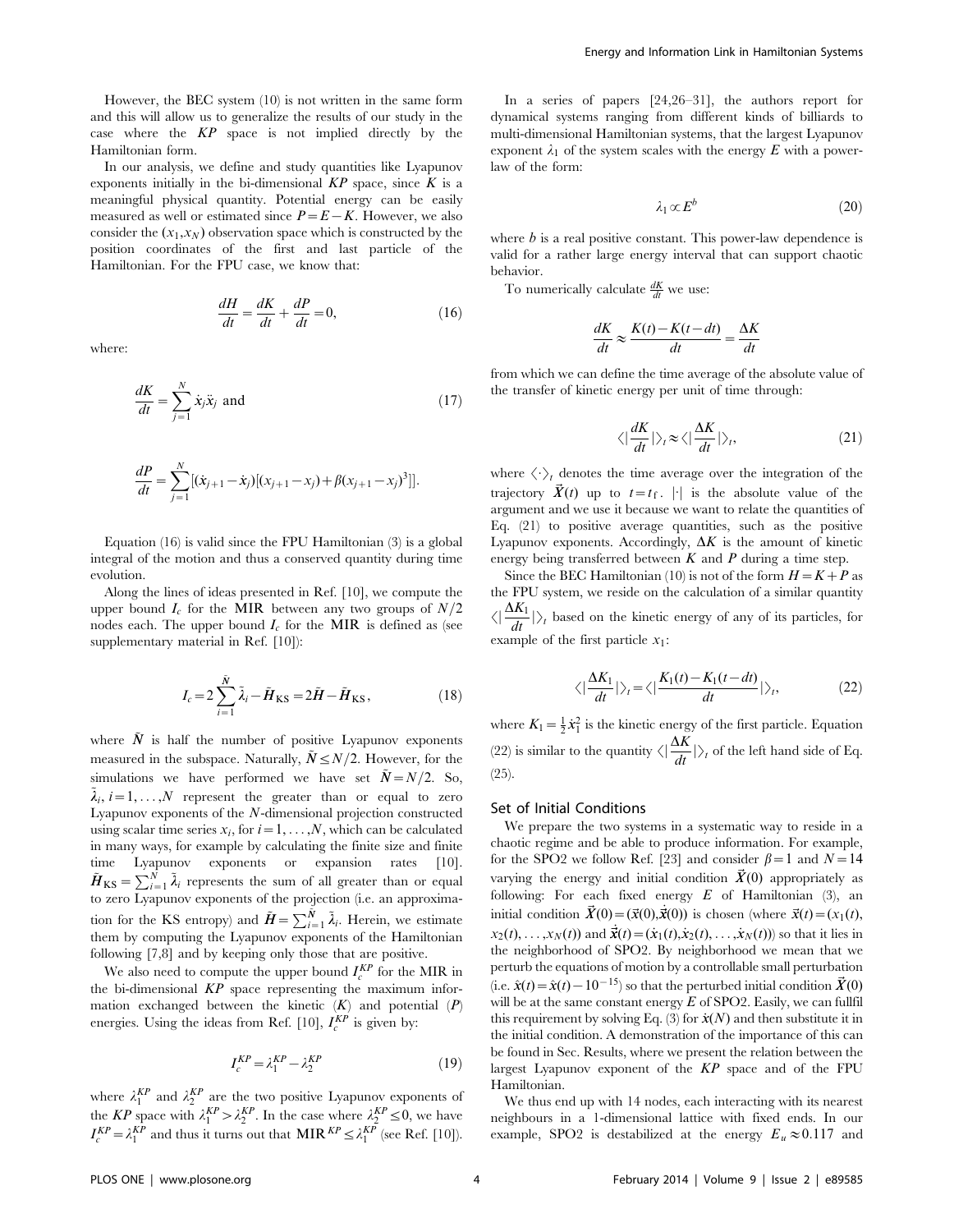restabilized again at  $E_r \approx 47.059$  [23]. Thus, as E increases in  $(E_u, E_r)$ , SPO2 is unstable and gives rise initially to weakly and then to strongly chaotic behaviour in its neighborhood. For each  $E$ we numerically integrate the corresponding initial condition  $\vec{X}(0)$ and compute the Lyapunov exponents following Refs. [2,7,8] until they show a clear tendency to converge to a value. We subsequently record their values at the final integration time  $t_f$ . In our case, we have checked that this convergence happens at about  $t_f = 2 \times 10^6$ . We denote them as  $\lambda_i$ ,  $i = 1, ..., N$  arranged in descending order. In terms of the numerical integration, we try to satisfy the condition that the relative energy error is kept between  $10^{-6}$  and  $10^{-13}$ . We follow a similar approach for the initial conditions we set in the neighborhood of SPO1 mode of FPU and OPM mode of BEC so that we can guarantee chaotic behavior with the increase of the energy of the system.

### Results

# Relation Between Largest Lyapunov Exponent of the Bidimensional  $KP$  Space and of the Hamiltonian

The dynamics on the  $KP$  space is driven by the dynamics of the Hamiltonian system and we have no explicitly given equations of motion for the KP space. As we have already pointed out, we choose initial conditions  $\vec{X}(0)$  on the same energy as the SPO2, and this implies that points  $(K(\vec{X}_1(t)), P(\vec{X}_1(t)))$  and  $(K(\vec{X}_2(t)),$  $P(\vec{X}_2(t))$  belong to the line  $K(\vec{X}(t))+P(\vec{X}(t))=E$ . The motion takes place on this 1-dimensional subspace and thus, there is only one Lyapunov exponent  $\lambda_1^{KP}$  that leads to  $I_c^{KP} = \lambda_1^{KP}$ .

In Fig. 1, one can see schematically the time evolution after one time step  $dt$  of a deviation vector (denoted as an arrow) along the direction of the Lyapunov exponent  $\lambda_1^{KP}$  defined for the dynamics on the line  $K+P=E$ . Here  $\vec{X}_1(t)$  and  $\vec{X}_2(t)$  are two trajectories in the phase space of Hamiltonian (3) on the same energy  $\overline{E}$  as SPO2, started initially in its neighborhood and being infinitesimally close. Then,  $\lambda_1^{KP}$  is the rate of expansion of the deviation vector defined by the points  $(K(\vec{X}_1(t)), P(\vec{X}_1(t)))$  and  $(K(\vec{X}_2(t)), P(\vec{X}_2(t)))$ . Here,



Figure 1. Schematic representation of the time evolution after one time step  $dt$  of two deviation vectors (arrows) corresponding to the direction along the Lyapunov exponent  $\lambda_1^{KP}$  on the 1**dimensional subspace**  $K+P=E$  on the KP space.  $\vec{X}_1(t)$  and  $\vec{X}_2(t)$ are two trajectories in the phase space of Hamiltonian (3) that drive the dynamics along this line. We denote with  $\delta$  and  $\Delta$  the lengths of the two deviation vectors initially and after one time step, respectively. doi:10.1371/journal.pone.0089585.g001

 $\Delta$  and  $\Delta$  denote the lengths of the initial and after one time step deviation vectors respectively.

 $\lambda_1^{KP}$  can be defined for infinitesimally close-by points on the 1dimensional space of  $K+P=E$  of Fig. 1 by keeping track of the evolution of their distance. In particular, for such points  $(K(\vec{X}_1(t)),P(\vec{X}_1(t)))$  and  $(K(\vec{X}_2(t)),P(\vec{X}_2(t)))$ , their distance is given by:

$$
\Delta K_X(t)^2 = (K(\vec{X}_1(t)) - K(\vec{X}_2(t)))^2 + (P(\vec{X}_1(t)) - P(\vec{X}_2(t)))^2 =
$$
  

$$
(K(\vec{X}_1(t)) - K(\vec{X}_2(t)))^2 + (E - K(\vec{X}_1(t)) - E + K(\vec{X}_2(t)))^2 =
$$
  

$$
2(K(\vec{X}_1(t)) - K(\vec{X}_2(t)))^2 \Rightarrow
$$
  

$$
\Delta K_X(t) = \sqrt{2}|K(\vec{X}_1(t)) - K(\vec{X}_2(t))|.
$$
 (23)

Defining:

$$
\lambda_1^{KP} = \lim_{t \to \infty} \frac{1}{t} \log \left( \frac{\Delta K(t)}{\Delta K(0)} \right) \text{ for } \Delta K(0) \to 0,
$$

and combining it with Eq. (23) we obtain:

$$
\lambda_1^{KP} = \lim_{t \to \infty} \frac{1}{t} \log \left( \frac{|K(\vec{X}_1(t)) - K(\vec{X}_2(t))|}{|K(\vec{X}_1(0)) - K(\vec{X}_2(0))|} \right).
$$
(24)

We denote as  $\lambda_1$  the largest Lyapunov exponent in the neighborhood of SPO2, and reside on numerical simulations to show in Fig. 2 that  $\lambda_1^{KP}$  is actually  $\lambda_1$ . In the example of Fig. 2 we have set  $E=30$ , resulting in the relation  $K+P=30$ . However, we have checked that the above result is valid for all energies we considered in  $(E_u, E_r)$ . We observe that  $|\lambda_1 - \lambda_1^{KP}|$  tends to zero in the course of time and that at some point starts to saturate at about  $10^{-4}$  due to round off numerical errors. In other words, we have showed that the largest Lyapunov exponent of the 1-dimensional  $K+P=E$  space is equal to the largest Lyapunov exponent  $\lambda_1$  of Hamiltonian (3), i.e.  $\lambda_1^{KP} = \lambda_1$ .

To achieve this result, we integrated simultaneously two infinitesimally close trajectories  $\vec{X}_1(t)$  and  $\vec{X}_2(t)$  (e.g. at an initial distance of the order of  $10^{-7}$ ) on the same energy as SPO2 and consider thus that  $\Delta K(0) \approx 10^{-7}$ , and replace the limits in Eq. (24) by a finite time  $t=2\times10^6$ , computing  $\lambda_1^{KP}$  as a time average [8], i.e. as finite size and finite time Lyapunov exponent. Since for chaotic trajectories, the distance between  $\vec{X}_1(t)$  and  $\vec{X}_2(t)$  quickly saturates, we periodically renormalize their separation without altering their relative orientation in phase space and then compute the new distance  $|K(\vec{X}_1(t))-K(\vec{X}_2(t))|$  setting  $|K(\vec{X}_1(0)) - K(\vec{X}_2(0))| = |K(\vec{X}_1(t-dt)) - K(\vec{X}_2(t-dt))|$ . To avoid any numerical overflows, we preferred to do this at every time step.

Note that  $\lambda_1^{KP} = \lambda_1$  is not an unexpected result, since the largest Lyapunov exponent should be obtained in typical low-dimensional linear projections or embedding spaces [3,32]. By typical here we mean bi-dimensional subspaces or projections that are not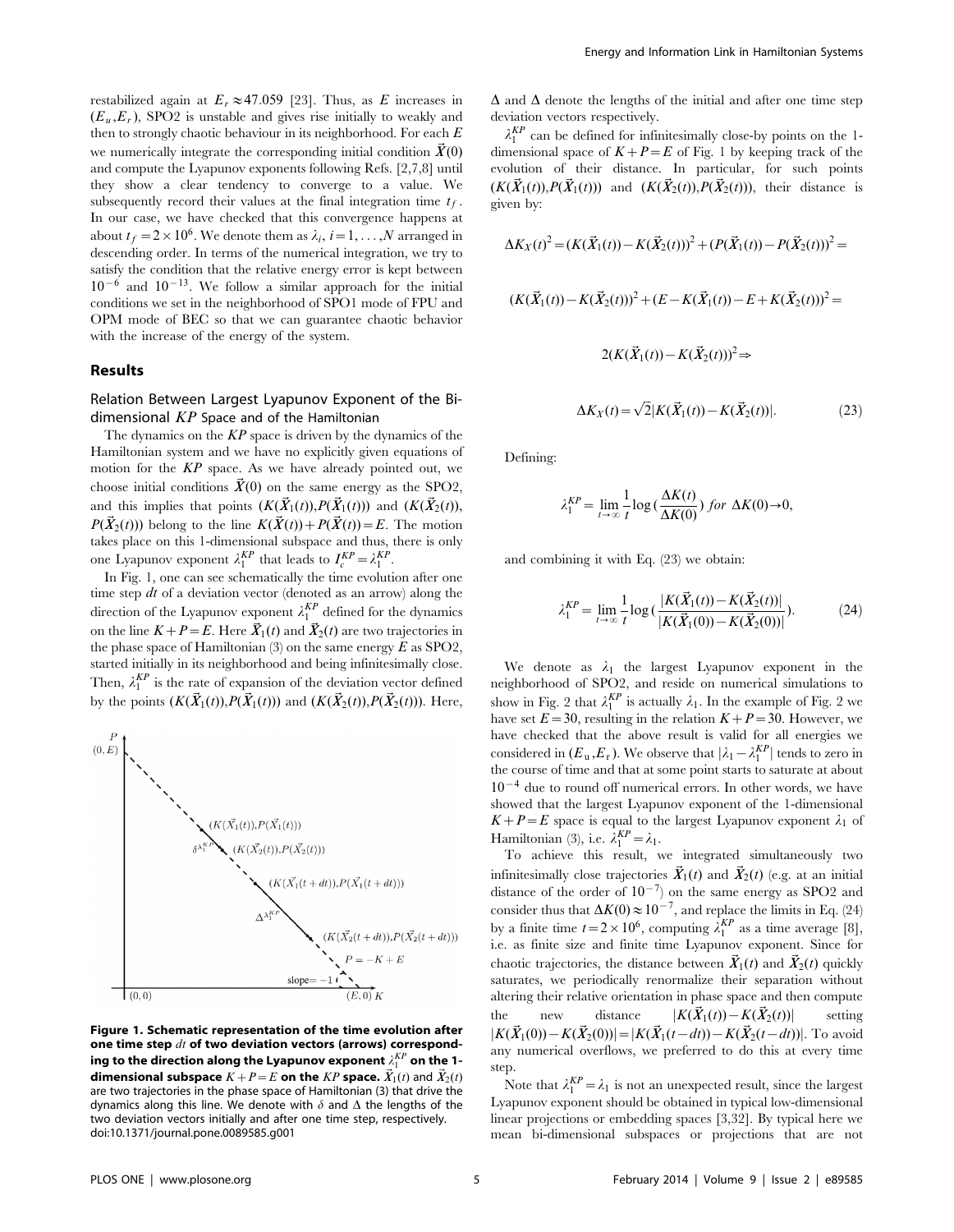

Figure 2. Plot of the absolute difference  $|\lambda_1 - \lambda_1^{KP}|$  as a function of time for two trajectories  $\vec{X}_1(t)$  and  $\vec{X}_2(t)$  located initially in the neighborhood of SPO2 at the same energy  $E$ . Here,  $E=30$  is well inside the interval  $(E_u, E_r)$ . Note that both axes are logarithmic. doi:10.1371/journal.pone.0089585.g002

oriented along Lyapunov vectors. However, the KP space is a highly nonlinear projection still maintaining the largest positive Lyapunov exponent of the Hamiltonian as we have demonstrated. Every initial condition creates a trajectory with only one positive Lyapunov exponent in the KP subspace. Therefore,  $I_c^{KP} = \lambda_1^{KP}$ .

Concluding this part, we have demonstrated that the transfer of information from  $K$  to  $P$  is mediated by the largest Lyapunov exponent of the Hamiltonian. We finally obtain:

$$
\text{MIR}^{KP} \leq I_c^{KP} = \lambda_1^{KP} = \lambda_1.
$$

The last result implies that the upper bound  $I_c^{KP}$  for the MIR<sup>KP</sup> between kinetic and potential energies is equal to the largest Lyapunov exponent of the Hamiltonian and consequently,  $MIR<sup>KP</sup>$  can not be bigger than this exponent.

# Relation Between Production and Transfer of Information in the Small Energy Regime

To start with, we present in a log-log plot in Fig. 3 the quantities  $I_c$  of Eq. (18) in red dashed line with points,  $H_{KS}$  of Eq. (1) in green dashed line with rectangles,  $I_c^{KP} = \lambda_1$  in black solid line with lower triangles and  $\langle \left| \frac{\Delta K}{dt} \right| \rangle_t$  of Eq. (21) in blue dashed line with upper triangles for the SPO2 case of the FPU system with parameters as defined in Subsec. Fermi-Pasta-Ulam Hamiltonian. Here dt is the time step of the integration (i.e.  $dt \ll 1$ ). The time derivative of the kinetic energy  $\frac{dK}{dt}$  accounts for the rate of transfer from kinetic to potential energy. We see that all quantities follow the same morphology (i.e. share the same functional form) as the energy of the initial condition  $\vec{X}(0)$  is increased in the interval  $(E_u, E_r)$ . Moreover,  $H_{KS}$  is an upper bound of the upper bound  $I_c$  for the MIR between two groups formed each by 7 nodes. We will prove a related inequality in Information S1.

The approach we shall follow to relate  $\langle \left| \frac{\Delta K}{dt} \right| \right\rangle_t$  with  $I_c^{KP}$  for the transfer of information between  $K$  and  $P$  is meaningful as long as the motion in the Hamiltonian phase space is chaotic (e.g. as



Figure 3. Plot of the quantities:  $I_c$  as defined by Eq. (18) in red dashed line with points,  $H_{KS}$  as defined by Eq. (1) in green dashed line with rectangles,  $I^{KP}_c$  as defined by Eq. (19) in black solid line with lower triangles and  $\langle |\frac{\Delta K}{dt}|\rangle_t$  as defined by Eq. (21) in blue dashed line with upper triangles as a function of  $E$ for initial conditions  $\vec{X}(0)$  located in the neighborhood of SPO2 of the FPU system. Note that both axes are logarithmic. doi:10.1371/journal.pone.0089585.g003

long as  $E\epsilon(E_u, E_r)$ ). If the motion is periodic or quasi-periodic there is no exchange of information between the nodes (i.e. by knowing the position of a particular node one can predict the position and momenta of another one). Our results show that  $\langle \vert \frac{\Delta K}{dt} \vert \rangle_t$  is related by a power-law to the largest Lyapunov exponent  $\lambda_1$  of the Hamiltonian and to the upper bound  $I_c^{KP}$  for the transfer of information between kinetic and potential energies. Surprisingly, we have found that this is valid for sufficiently large enough subintervals, i.e. for  $E \in (E_u, E_r)$ .

Here, we need to make use of only one neighboring initial condition  $\vec{X}(0)$  of SPO2 and denote for simplicity by  $K(t) \equiv K(\vec{X}(t))$ . With the help of Eq. (21) and  $\Delta K \equiv \Delta K(t) = K(t) - K(t - dt)$  we have found numerically that:

$$
\langle |\frac{\Delta K}{dt}| \rangle_t \propto E^{b_2} \tag{25}
$$

for the same energy interval that Eq. (20) applies where  $b_2$  is a real positive constant. By substituting Eq. (20) in Eq. (25), we obtain:

$$
\langle \left| \frac{\Delta K}{dt} \right| \rangle_t \propto (I_c^{KP})^{\frac{b_2}{b_1}} = (\lambda_1^{KP})^{\frac{b_2}{b_1}},\tag{26}
$$

where we have used  $I_c^{KP} = \lambda_1$  (see Subsec. Relation Between Largest Lyapunov Exponent of the Bi-dimensional KP Space and of the Hamiltonian). It is straightforward to show that the same power-law (26) applies to  $\langle |\frac{\Delta P}{dt}| \rangle_t$  due to Eqs. (14) and (16) respectively. We emphasize that  $\left|\frac{\Delta K}{dt}\right|$  is a time-ratio that depends on time, and that  $\langle \left| \frac{\Delta K}{dt} \right| \rangle_t$  and  $\lambda_1$  are time invariant averages.

Fig. 4A shows in a log-log scale the quantity  $I_c$  of Eq. (18) in red dashed line with points and  $H_{KS}$  of Eq. (1) in green dashed line with rectangles. In panel B, we plot  $I_c^{KP} = \lambda_1$  with red points and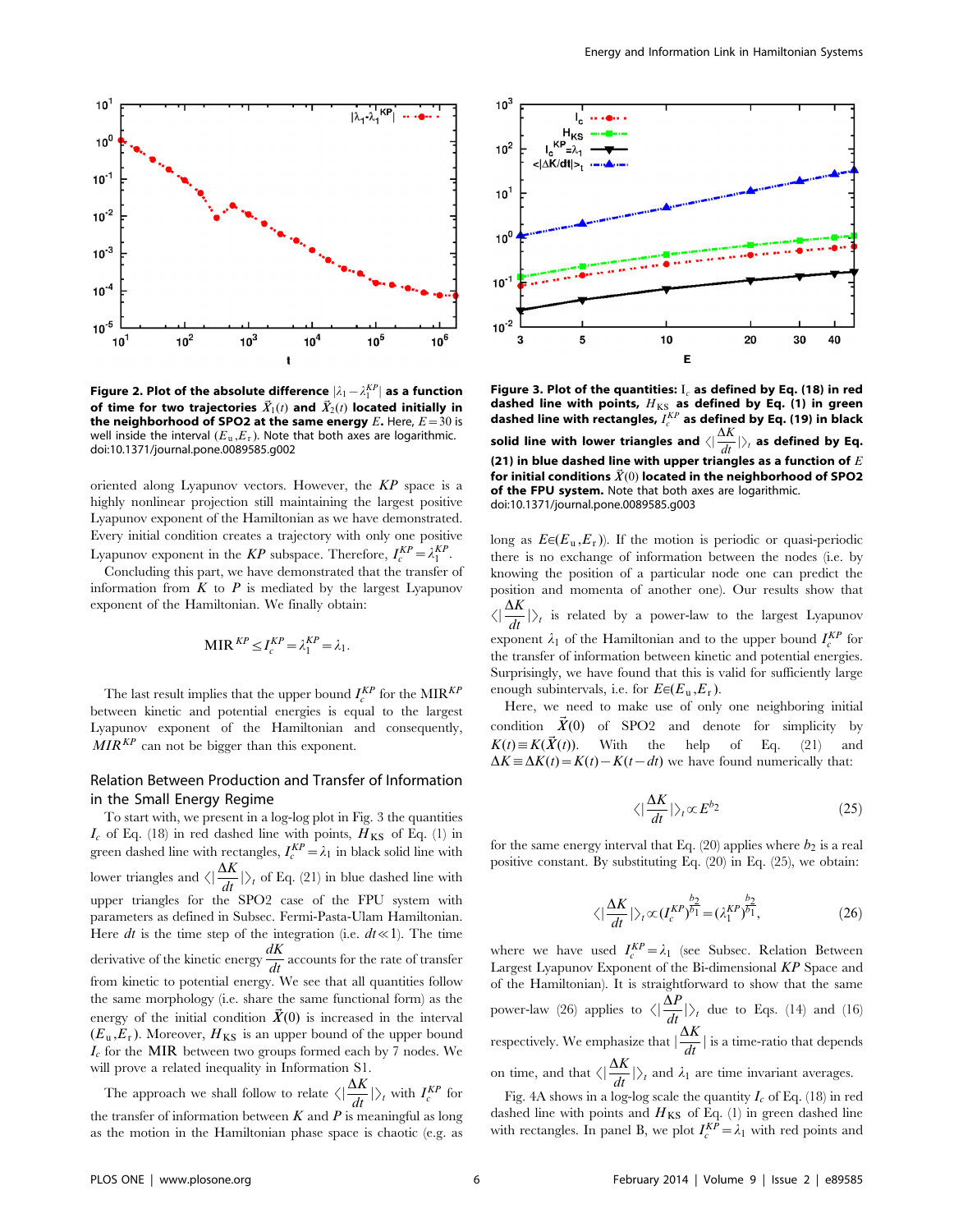the power-law fitting:

$$
\lambda_1 = a_1 E^{b_1} \tag{27}
$$

with green line. The agreement is remarkable. In Fig. 4C we plot  $\langle |\frac{\Delta K}{dt}| \rangle_t$  of Eq. (25) and fit with the power-law:

$$
\langle |\frac{\Delta K}{dt}| \rangle_t = a_2 E^{b_2} \tag{28}
$$

showed as green line. We find that  $a_1 \approx 0.03$ ,  $b_1 \approx 0.489$  and that  $a_2 \approx 0.25, b_2 \approx 1.267$ . In panel D of the same figure we plot  $\langle \left| \frac{\Delta K}{dt} \right| \rangle_t$  with red points as a function of  $I_c^{KP} = \lambda_1$  for values that correspond to the same energy interval of panels A, B and C. The power-law fitting:

$$
\langle \left| \frac{\Delta K}{dt} \right| \rangle_t \approx a_3 (\lambda_1)^{b_3} \tag{29}
$$

plotted in green dashed line gives  $a_3 \approx 3077.79$  and  $b_3 \approx 2.60$ which is in good agreement with the value of  $b_2/b_1 \approx 2.591$ . The above arguments directly imply that:

$$
\langle \left| \frac{\Delta K}{dt} \right| \rangle_t \propto (I_c^{KP})^{\frac{b_2}{b_1}} = \left( \frac{2H_{KS}}{N} \right)^{\frac{b_2}{b_1}},\tag{30}
$$

where the proportionality constant  $a_3 = a_2(\frac{1}{a_1})$  $\frac{b_2}{b_1}$  and  $b_3 = b_2/b_1$ . To arrive at Eq. (30) we have used  $I_c^{KP} = \lambda_1$  of Subsec. Relation Between Largest Lyapunov Exponent of the Bi-dimensional KP Space and of the Hamiltonian and Eq. (2) presented in Information S1. Equation (30) relates the production  $\lambda_1$  and transfer of information  $I_c^{KP}$  in the KP space with  $\langle \left| \frac{\Delta K}{dt} \right| \right>_{t}$  and  $H_{KS}$ . Therefore, the larger the transfer of energy is between the kinetic and potential energy, the larger is the upper bound for the MIR between the kinetic and potential energies and the larger the KS entropy of the system will be. In other words, exchange of information between  $K$  and  $P$  implies exchange of energy, and vice-versa. However, a relatively small increment of energy transfer produces a larger relative increase of the information transferred since  $b_3 > 1$ .

In Information S1 we prove another important result which is the inequality:

$$
I_c^{KP} < I_c < H_{KS},\tag{31}
$$

and thus justify the result presented in Fig. 3.

#### Generalization of our Study

Here, we extend our study and present the generalization of our predicted upper bounds for the MIR and the connection with the transfer of energy of the previous section by considering higher energy intervals with initial conditions set in different parts of the phase space of two Hamiltonian systems: the FPU (3) and BEC  $(10).$ 

We will show that if one considers a much larger energy interval for these systems with initial conditions set in different parts of their phase spaces, then Eqs. (27), (28) and (29) can be generalized, as:

$$
I_c^{\text{BS}} = a_4 + b_4 E^{c_4}, \ a_4, b_4, c_4 \in \mathbb{R}, \tag{32}
$$

$$
\langle \left| \frac{\Delta K}{dt} \right| \rangle_t = a_5 + b_5(c_5 + E)^{d_5}, \ a_5, b_5, c_5, d_5 \in \mathbb{R}.
$$
 (33)

We prefer to call Eqs. (32) and (33) as generalized power-law functions. Here, BS stands for the bi-dimensional space of observation. In the case of the FPU system (3) we consider as a bidimensional space the  $KP$  space while for the BEC system (10) we consider the observation space constructed by observing the pair of variables  $x_1$  and  $x_N$ , that is by the position of the first and last particle. In Sec. Hamiltonian Communication System, where we study an ''experimental'' setup of a 1-dimensional communication channel based on the FPU system, we will use this particular observation space as well.

By eliminating  $E$  from both Eqs. (32) and (33), one arrives at the relation between transfer of energy per unit of time (i.e.  $\langle | \frac{\Delta K}{dt} | \rangle_t$ ) and upper bound of information transmitted in the bi-dimensional space  $BS$  (i.e.  $I_c^{\text{BS}}$ ):

$$
f(I_c^{BS}) = \langle \left| \frac{4K}{dt} \right| \rangle_t =
$$
  
\n
$$
a_6 + b_6[c_6 + (\frac{d_6 + I_c^{BS}}{e_6})^{6}]^{86}, \ a_6, b_6, c_6, d_6, e_6, f_6, g_6 \in \mathbb{R}.
$$
\n(34)

Parameters  $a_i, b_i, c_i, d_i, e_i, f_i, g_i$  can be determined by performing a non-linear fitting of the numerical data by the functions (32), (33) and (34). We have used Matlab to perform these fittings.

## FPU SPO2

In the case of the SPO2 studied in Subsec. Relation Between Production and Transfer of Information in the Small Energy Regime, the fit of Fig. 4 was performed in the energy interval  $[30,47]$ . Here we generalize Eqs.  $(27)$ ,  $(28)$  and  $(29)$  in the larger energy interval  $[3,47]$  for which the dynamics around SPO2 is chaotic as indicated by the Lyapunov exponents. This allows the creation and transfer of information and energy. We have used the same parameters and setup (e.g. 14 particles) to allow for a direct comparison between Figs. 4 and 5.

By doing a similar analysis as in Subsec. Relation Between Production and Transfer of Information in the Small Energy Regime, we present in Fig. 5 the plots of all relevant quantities for the larger energy interval. By fitting the new data with the generalized power-laws of Eqs. (32), (33) and (34) we have:  $a_4 \approx -0.07$ ,  $b_4 \approx 0.07$ ,  $c_4 \approx 0.34$  for Eq. (32),  $a_5 \approx -1.16$ ,  $b_5 \approx 0.18$ ,  $c_5 \approx 3.64$ ,  $d_5 \approx 1.34$  for Eq.(33) and finally:  $a_6 \approx -14.83$ ,  $b_6 \approx 2.27 \times 10^{-15}$ ,  $c_6 \approx 32.41$ ,  $d_6 \approx 0.01$ ,  $e_6 \approx 0.1$ ,  $f_6 \approx 1.97$  and  $g_6 \approx 10.47$  for Eq. (34).

## FPU SPO1

Here we extend our study to a another part of the phase space of the FPU Hamiltonian with initial conditions set in the neighborhood of the periodic orbit SPO1 (see Eq. (4) of Subsec. Fermi-Pasta-Ulam Hamiltonian). We have chosen this particular part of the phase space as SPO1 does not restabilize at some bigger energy as it happens with SPO2 and thus allows to reach as high energies as desired. We will show that the same generalized power-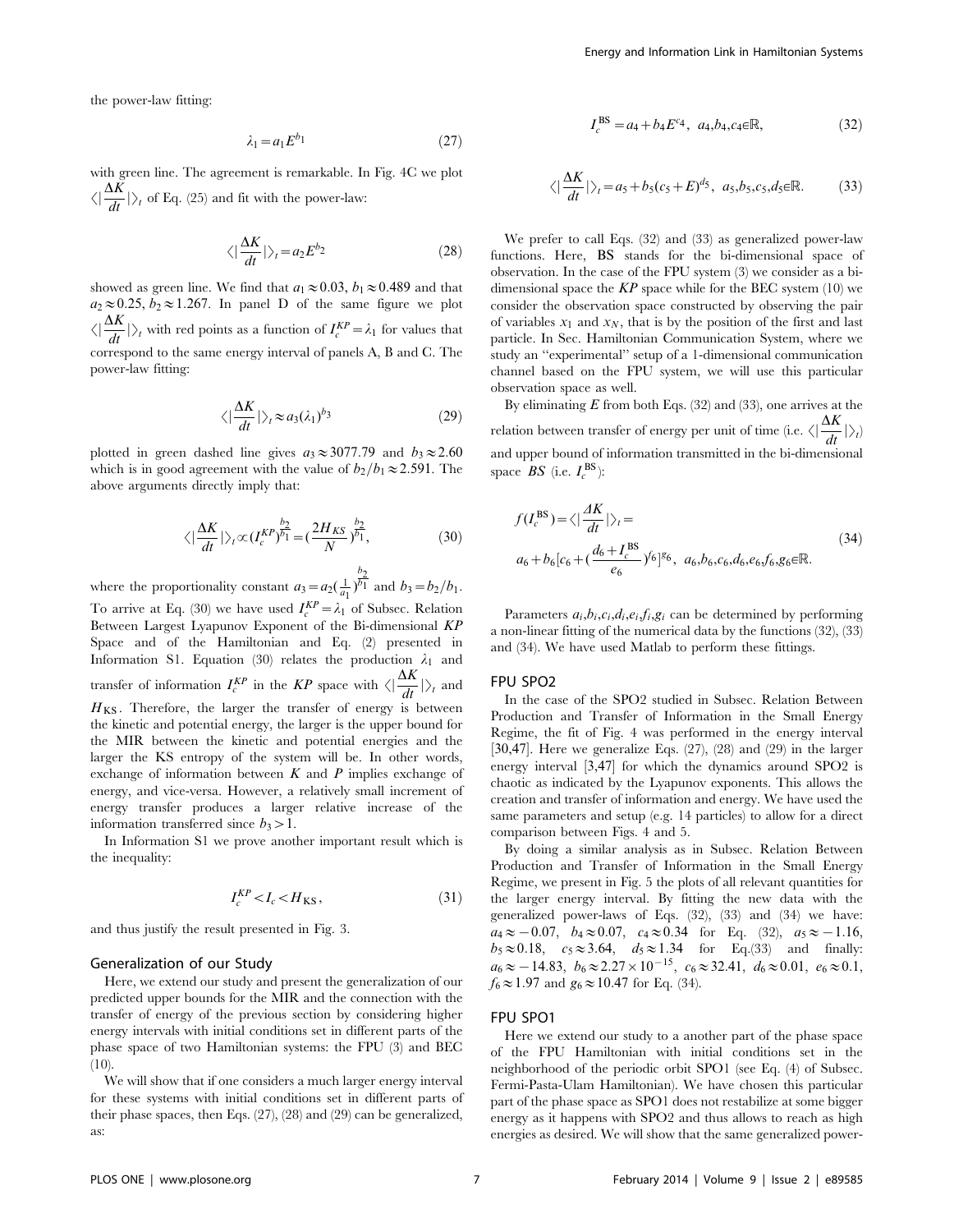

Figure 4. Plot of quantities:  $I_c$  of Eq. (18) in red dashed line with points and  $H_{KS}$  of Eq. (1) in green dashed line with rectangles **(panel A).** Plot of quantities  $I_c^{KP} = \lambda_1$  with red points with the power-law fitting of Eq. (27) in green line (panel B). Plot of  $\langle |\frac{\Delta K}{dt}| \rangle_t$  with red points with the power-law fitting of Eq. (29) in green line (panel C). Power-law dependence of  $\langle | \frac{\Delta K}{dt} | \rangle_t$  to  $I_c^{KP} = \lambda_1$  in red points, in the interval (0.140,0.174) that corresponds to the energy interval [30,47] of panels A, B and C and of the power-law fitting of Eq. (29) in green dashed line (panel D). Note that all axes are logarithmic.

laws of Eqs. (32), (33) and (34) can still be used to fit the data of the upper bounds for MIR such as  $I_c$ ,  $H_{KS}$  and  $I_c^{KP}$ . In more details, for Eq. (32) we have:  $a_4 \approx -0.18$ ,  $b_4 \approx 0.15$ ,  $c_4 \approx 0.23$ , for Eq.(33) we have:  $a_5 \approx -0.99$ ,  $b_5 \approx 0.26$ ,  $c_5 \approx 0$ ,  $d_5 \approx 1.25$  and finally, for Eq. (34) we have:  $a_6 \approx -14.33$ ,  $b_6 \approx 2.91$ ,  $c_6 \approx 1.68$ ,  $d_6 \approx -0.08$ ,  $e_6 \approx 0.17$ ,  $f_6 \approx 1.39$  and  $g_6 \approx 3.62$ .

In Fig. 6 we present the corresponding plots and fits for the energy interval  $[3,10^4]$  considering 15 particles and  $\beta=1$ . Following Ref. [23], for these values we know that the dynamics around SPO1 is chaotic and thus allows the production and exchange of energy and information in the FPU chain.

## BEC OPM

Next, we proceed and study the same problem for a different system, namely the BEC Hamiltonian given in Eq. (10). We have chosen this system as it allows us to study the relation between transfer and exchange of energy and information in a different Hamiltonian system than the FPU. Furthermore, because it is not written in the form  $H = K + P$  as the FPU does (compare Eqs. (3) and (10)). It will thus permit us to demonstrate the validity of the upper bounds for the MIR and the connection between the exchange of energy and information in different observation spaces.

In particular, we consider here a small version of the system with  $N=6$  degrees of freedom (particles) with initial conditions set in the neighborhood of the OPM periodic orbit given in Eq. (13)

with periodic boundary conditions (see Eq. (12)). In Fig. 7, we show the results of a similar study as we did in the cases of SPO1, SPO2 of the FPU system, for the energy interval (3:94,1037:56) for which we have been able to study numerically in terms of the preservation of the accuracy of the computed energy. For this energy interval we know that the dynamics is chaotic (see Ref. [24]). Since, as we have already pointed out, BEC is not given by the sum of the kinetic and potential energy, we adopt a different strategy and reside on the calculation of the similar quantity  $\langle \vert \frac{\Delta K_1}{dt} \vert \rangle_t$  based on the kinetic energy of the first particle  $x_1$  (see Eq. (22)). However, the kinetic energy of any other particle can be used as well. By fitting the data with the generalized power-laws of Eqs. (32), (33) and (34) we have:  $a_4 \approx -0.33$ ,  $b_4 \approx 0.28$ ,  $c_4 \approx 0.17$ for Eq. (32),  $a_5 \approx -9.1$ ,  $b_5 \approx 0.11$ ,  $c_5 \approx 32.41$ ,  $d_5 \approx 1.26$  for Eq.(33) and finally:  $a_6 \approx -9.1$ ,  $b_6 \approx 0.11$ ,  $c_6 \approx 32.41$ ,  $d_6 \approx 0.36$ ,  $e_6 \approx 0.31$ ,

 $f_6 \approx 6.29$  and  $g_6 \approx 1.27$  for Eq. (34).

# Hamiltonian Communication System

In this section we present an ''experimental'' implementation of a 1-dimensional communication channel based on the FPU Hamiltonian system of Eq. (3), and show the relation between our proposed upper bounds for the MIR with the actual MIR measured for the exchange of information between the first and last particle of the channel.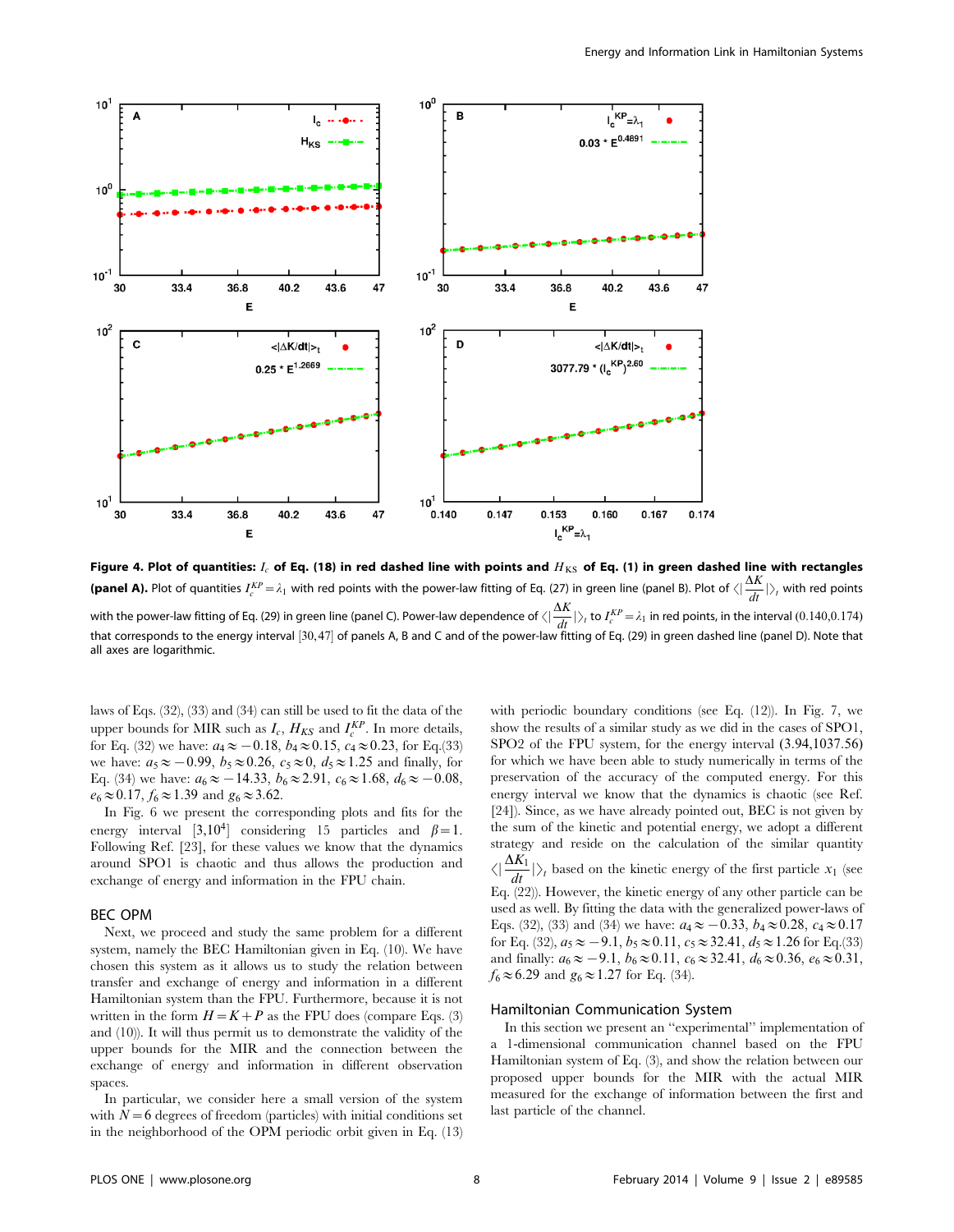

Figure 5. Plot of quantities: I<sub>c</sub> as defined by Eq. (18) in red dashed line with points,  $H_{KS}$  as defined by Eq. (1) in green dashed line with rectangles,  $I_c^{KP}$  as defined by Eq. (19) in black solid line with lower triangles and  $\langle|\frac{\Delta K}{dt}|\rangle_t$  as defined by Eq. (21) in blue dashed line with upper triangles as a function of E for initial conditions  $\vec{X}(0)$  located in the neighborhood of SPO2 of the FPU system (panel **A).** Note that both axes are logarithmic. Plot of  $I_c^{KP} = \lambda_1$  with red points with the power-law fitting of Eq. (32) in green line (panel B). Plot of  $\langle | \frac{\Delta K}{dt} | \rangle_i$ with red points with the power-law fitting of Eq. (33) in green line (panel C). Power-law dependence of  $\langle | \frac{\Delta K}{dt} | \rangle_t$  to  $I_c^{KP} \! = \! \lambda_1$  in red points, in the interval (0.02,0.174) that corresponds to the energy interval  $[3,47]$  of panels A, B and C and of the power-law fitting of Eq. (33) in green dashed line (panel D). Note that all axes are logarithmic. doi:10.1371/journal.pone.0089585.g005

In more details, we consider the FPU chain of  $N$  oscillators as a 1-dimensional communication channel where information and energy flow from one end to the other, i.e. from the first particle  $x_1$ to the last one  $x_N$  and vice versa. To extend the applicability of our theoretical results obtained in the previous sections for different cases of chaotic dynamics, we will use the dynamics around SPO1 and SPO2 and consider as a bi-dimensional observation space the one constructed by the evolution of the pair of position variables  $x_1, x_N$  of the first and last particle of the FPU chain of Eq. (3). The computation of the actual MIR value between the two observation nodes  $x_1$  ad  $x_N$  was based on the theory presented in Ref. [10]. Here, we consider 15 oscillators (degrees of freedom) for the SPO1 and 14 for the SPO2.

In panel A of Fig. 8 we show the results of our study for the SPO2 case. We have plotted in red dashed line with points the quantity  $I_c$  of Eq. (18),  $H_{KS}$  as defined by Eq. (1) in green dashed line with rectangles,  $I_c^{KP}$  of Eq. (19) in black solid line with lower triangles and  $MIR<sub>1,14</sub>$  in blue dashed line with upper triangles as a function of the energy  $E$ . Here,  $MIR<sub>1.14</sub>$  stands for the actual mutual information rate measured for the exchange of information between  $x_1$  and  $x_{14}$ . From our theoretical results derived in the previous sections we expect that  $MIR<sub>1,14</sub>$  should be smaller or equal than  $I_c^{KP}$ . This is indeed what one observes as the  $MIR_{1,14}$ curve is smaller than the previously mentioned upper bound and

more importantly, it follows the same morphology (functional form) as  $I_c$ ,  $H_{KS}$  and  $I_c^{KP}$ . We have performed the same analysis for the SPO1 case as well showed in panel B of the same figure and arrive again at the same conclusions, i.e.  $\text{MIR}_{1,15}$  lies below  $I_c^{KP}$  as expected by our study and follows the same morphology as the upper bounds  $I_c$ ,  $H_{\text{KS}}$  and  $I_c^{KP}$ . In this case,  $\text{MIR}_{1,15}$  denotes the actual mutual information rate measured for the exchange of information between  $x_1$  and  $x_1$ .

## Discussion

In this paper we have studied the relation among the transfer of energy from kinetic  $(K)$  to potential  $(P)$  energies, the transfer of information between these two quantities and between different particles, the production of information, and Lyapunov exponents in Hamiltonian systems.

Our first result is that the largest Lyapunov exponent of the bidimensional space of the kinetic and potential energy is equal to the maximal Lyapunov exponent of the Hamiltonian in the case it is given by the sum of the kinetic and potential energy. Consequently, we were able to show that the upper bound for the MIR in the  $KP$  subspace is given by the largest Lyapunov exponent of the Hamiltonian  $(\lambda_1)$ . This implies that the more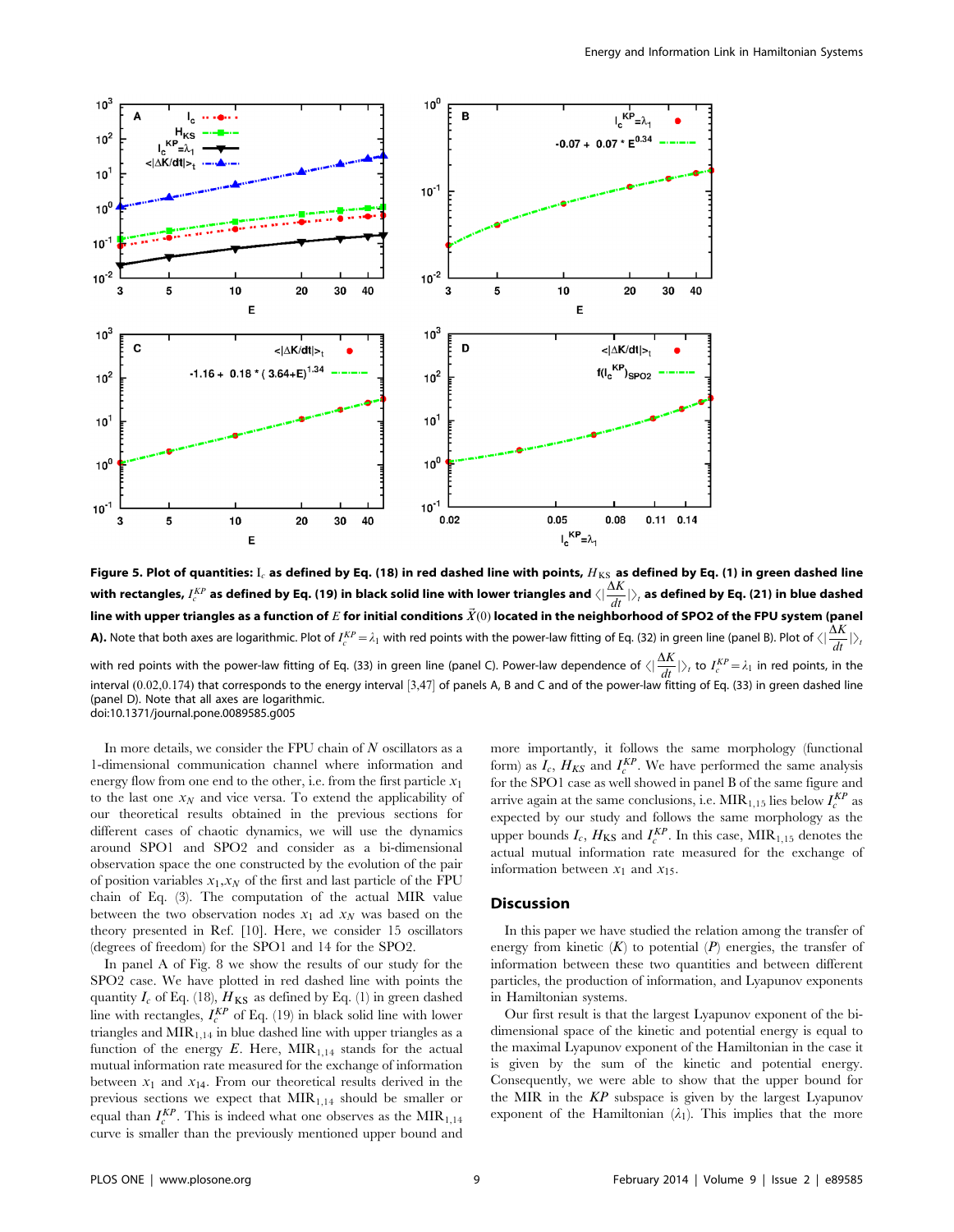

Figure 6. Plot of quantities:  $I_c$  as defined by Eq. (18) in red dashed line with points,  $H_{KS}$  as defined by Eq. (1) in green dashed line with rectangles,  $I_c^{KP}$  as defined by Eq. (19) in black solid line with lower triangles and  $\langle|\frac{\Delta K}{dt}|\rangle_t$  as defined by Eq. (21) in blue dashed line with upper triangles as a function of  $E$  for initial conditions  $\vec{X}(0)$  located in the neighborhood of SPO1 of the FPU system (panel **A).** Note that both axes are logarithmic. Plot of  $I_c^{KP} = \lambda_1$  with red points with the power-law fitting of Eq. (32) in green line (panel B). Plot of  $\langle | \frac{\Delta K}{dt} | \rangle_i$ with red points with the power-law fitting of Eq. (33) in green line (panel C). Power-law dependence of  $\langle | \frac{\Delta K}{dt} | \rangle_t$  to  $I_c^{KP}$   $=$   $\lambda_1$  in red points, in the interval  $(0.07,1)$  that corresponds to the energy interval  $[10,10^4]$  of panels A, B and C and of the power-law fitting of Eq. (33) in green dashed line (panel D). Note that all axes are logarithmic. doi:10.1371/journal.pone.0089585.g006

information the Hamiltonian system produces  $(\lambda_1)$ , the more information can be exchanged between  $K$  and  $P$ .

The second important result we have found is a power-law relation between the rate of transfer from kinetic to potential energy, the largest Lyapunov exponent of the Hamiltonian, and the Kolmogorov-Sinai entropy of the Hamiltonian. The more chaotic and the more information the Hamiltonian system produces ( $\lambda_1$  and  $H_{KS}$ ) respectively, the larger is the time average of the absolute value of energy transferred between  $K$  and  $P$  per unit of time (i.e.  $\langle |\frac{\Delta K}{dt}| \rangle_t$ ).

The other important result is the proof of the inequality  $I_c^{KP} < I_c < H_{KS}$  shown in Information S1. It implies that, when one observes a Hamiltonian system through its kinetic and potential energies (thus obtaining  $I_c^{KP}$ ), one measures less information about the Hamiltonian system than when observing half of its variables (thus obtaining  $I_c$ ) or all of its variables (thus obtaining  $H_{KS}$ ).

Finally, we have proposed an ''experimental'' implementation of a 1-dimensional communication channel based on a Hamiltonian system, and have calculated the actual rate with which information is exchanged between the first and last particle of the channel and compared that with the upper bounds we have

proposed. As expected from our theoretical analysis, in all cases we have studied the actual MIR values were found to be smaller than our proposed upper bounds of MIR.

It is challenging to sketch here a possible connection between our results and the free energy  $F$ , entropy  $S$ , temperature  $T$  and Hamiltonian energy  $E$  in the thermodynamic limit, i.e. when  $E$ and N grow indefinitely while their ratio  $E/N$  remains constant. According to the definition attributed to Helmholtz,  $F$  is equal to the internal energy of the system  $U$  minus the product of the (absolute) temperature T multiplied by S, i.e.  $F = U - TS$ . T is an important macroscopic quantity since its definition goes back to the early days of thermodynamics. Maxwell had realized that when the Hamiltonian has the special form:

$$
H(x,\dot{x}) = \frac{1}{2}\dot{x}^2 + P(x,\dots),
$$

(as is the case of the FPU system we have studied in this work) the canonical ensemble average of  $\dot{x}^2$  is the temperature T of the system. Thus, if one assumes ergodicity and equivalence of ensembles of initial conditions, it suffices to measure the time average of  $\dot{x}^2$  during the evolution of the system in order to compute  $T$  (see for example Ref. [33]). Then,  $U$  in this context is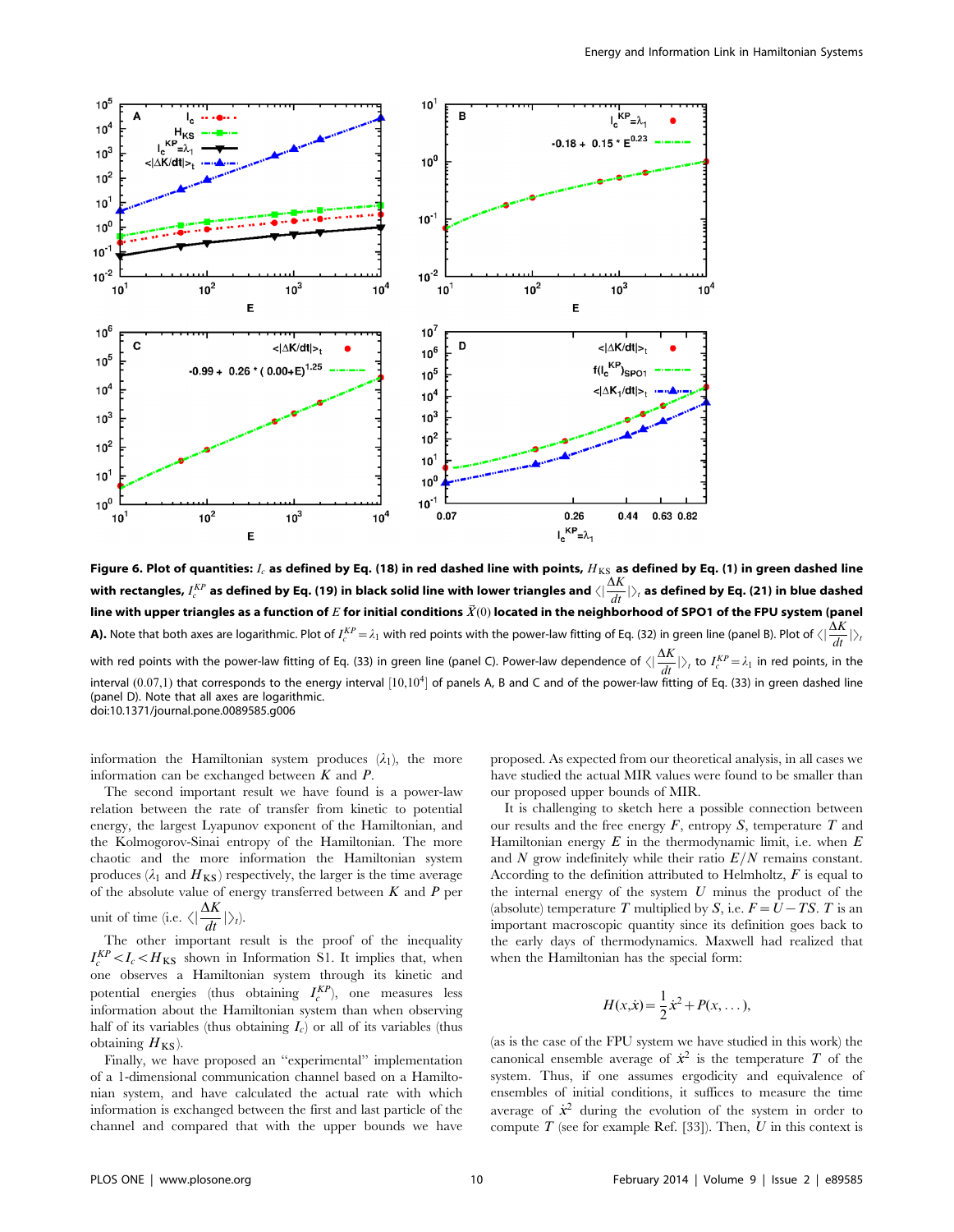

Figure 7. Plot of quantities:  $I_c$  as defined by Eq. (18) in red dashed line with points,  $H_{KS}$  as defined by Eq. (1) in green dashed line with rectangles,  $I_c^{KP}$  as defined by Eq. (19) in black solid line with lower triangles and  $\langle|\frac{\Delta K_1}{dt}|\rangle_i$  as defined by Eq. (22) in blue dashed line with upper triangles as a function of E for initial conditions  $\vec{X}(0)$  located in the neighborhood of the OPM of the BEC Hamiltonian (panel A). Note that both axes are logarithmic. Plot of  $(\lambda_1 - \lambda_2)$  with red points with the power-law fitting of Eq. (32) in green line (panel B). Plot of  $\langle \frac{\Delta K_1}{dt} | \rangle_t$  with red points with the power-law fitting of Eq. (33) in green line (panel C). Power-law dependence of  $\langle \frac{\Delta K_1}{dt} | \rangle_t$  to  $(\lambda_1-\lambda_2)$  in red points, in the interval (0.02,0.57) that corresponds to the energy interval (3.94,1037.56) of panels A, B and C and of the power-law fitting of Eq. (33) in green dashed line (panel D). Note that all axes are logarithmic.

the fixed energy of the Hamiltonian (e.g. FPU)  $E(=K+P)$  and S can be calculated by the KS entropy  $H_{KS}$  as  $S = \alpha H_{KS}$ , where  $\alpha$ has the unit of time, since KS entropy is simply Shannon's entropy (equivalent to Gibb's entropy) per unit of time. Therefore, one can have:

$$
F\!=\!E-T\alpha H_{\rm KS}\!\Rightarrow
$$



Figure 8. Plot of the quantity  $I_c$  as defined by Eq. (18) in red dashed line with points,  $H_{KS}$  as defined by Eq. (1) in green dashed line with rectangles,  $I^{KP}_c$  as defined by Eq. (19) in black solid line with lower triangles and MIR $_{\bf 1,14}$  in blue dashed line with upper triangles as a function of E for initial conditions  $\vec{X}(0)$  set in the neighborhood of SPO2 (panel A). Same as in panel A for initial conditions set in the neighborhood of SPO1 (panel B). Note that all axes are logarithmic. doi:10.1371/journal.pone.0089585.g008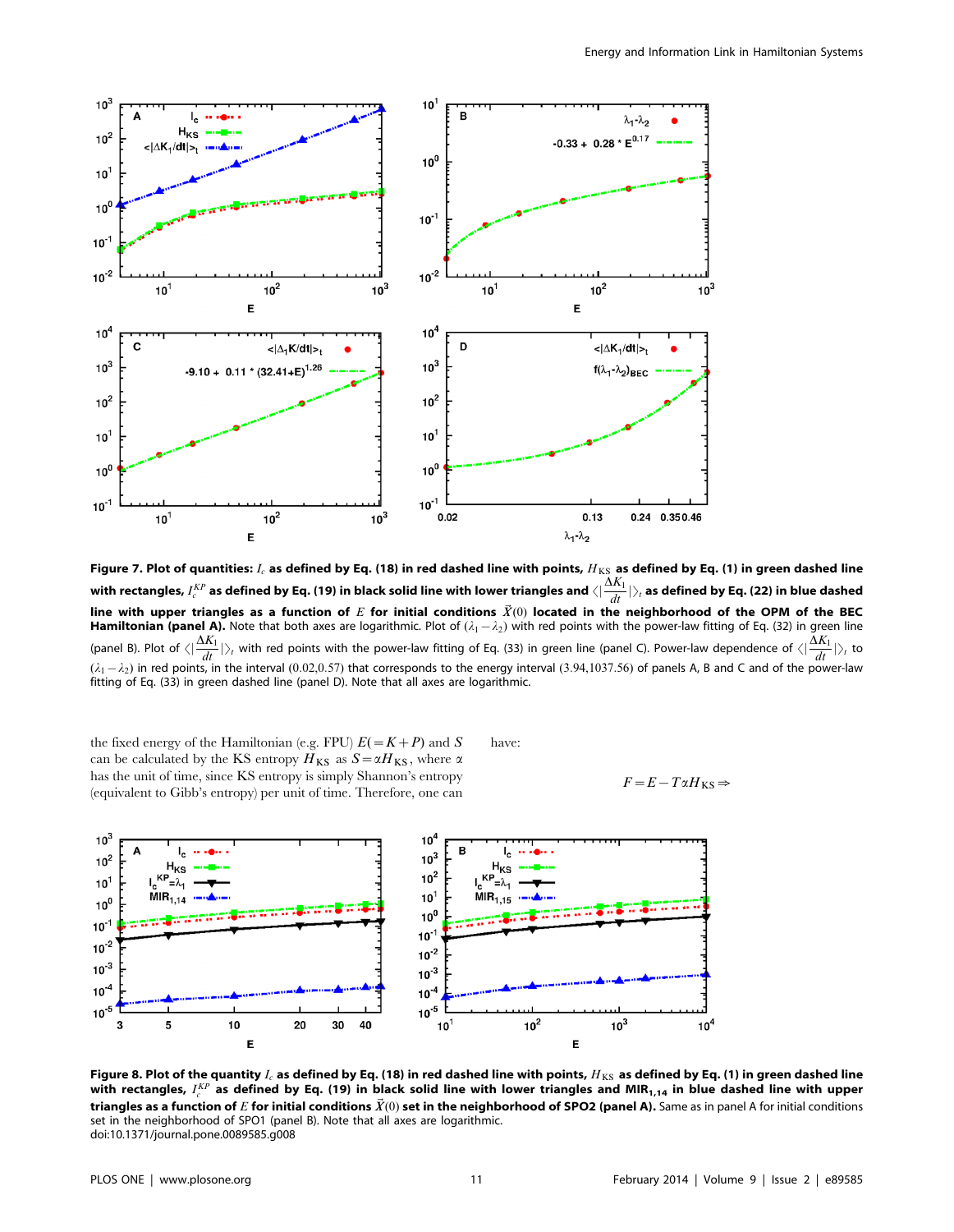$$
F = K + P - T\alpha H_{KS},\tag{35}
$$

and by solving Eq. (35) to obtain:

$$
H_{\rm KS} = \frac{K + P - F}{\alpha T}.
$$
 (36)

If Eq. (30) remains still valid in the thermodynamic limit, then by substituting Eq. (36) in the right hand side of Eq. (30) one has:

$$
\langle \left| \frac{\Delta K}{dt} \right| \rangle_t \propto (I_c^{KP})^{\frac{b_2}{b_1}} = (\lambda_1)^{\frac{b_2}{b_1}} = (2\frac{K+P-F}{\alpha TN})^{\frac{b_2}{b_1}},\tag{37}
$$

which relates the rate of transfer from kinetic to potential energy and the largest Lyapunov exponent of the Hamiltonian with the free energy and temperature of the system. This provides a direct relation between the results of this paper and important quantities of thermodynamics and Statistical Mechanics as long as the same conditions required for the derivation of the main results of our paper hold for Eq. (37) as well. Equation (37) implies that the larger the gap between the energy of the Hamiltonian and the available energy to do work (the free energy) the smaller the transfer of energy and information from  $K$  to  $P$  is.

In a series of papers [20,34–36], the authors discuss about technological applications of the transfer of energy and information in communication, interference and graphical networks and show how one can reuse part of the energy for successive communication tasks. These ideas are based on results from physics showing that any system that exchanges information via the transfer of given physical resources such as radio waves,

#### References

- 1. Shannon CE (1948) A mathematical theory of communication. The Bell System Technical Journal 27: 379.
- 2. Skokos C (2010) The Lyapunov characteristic exponents and their computation. Lecture Notes in Physics 790: 63–135.
- 3. Eckmann JP, Ruelle D (1985) Ergodic theory of chaos and strange attractors. Rev Mod Phys 57: 617–656.
- 4. Bountis T, Skokos H (2012) Complex Hamiltonian Dynamics. Springer-Verlag Berlin Heidelberg.
- 5. Pesin YB (1976) Invariant manifold families which correspond to nonvanishing characteristic exponents. Izv Akad Nauk SSSR Ser Mat 40: 1332.
- 6. Pesin YB (1977) Lyapunov characteristic exponents and smooth ergodic theory. Uspekhi Matematicheskikh Nauk 32: 196.
- 7. Benettin G, Galgani L, Giorgilli A, Strelcyn JM (1980) Lyapunov characteristic exponents for smooth dynamical systems and for Hamiltonian systems: A method for computing all of them. Part 1: Theory. Meccanica 15: 9–20.
- 8. Benettin G, Galgani L, Giorgilli A, Strelcyn JM (1980) Lyapunov characteristic exponents for smooth dynamical systems and for Hamiltonian systems: A method for computing all of them. Part 2: Numerical application. Meccanica 15: 21–30.
- 9. Ruelle D (1978) An inequality for the entropy of differentiable maps. Bol Soc Bras Mat 9: 83.
- 10. Baptista MS, Rubinger RM, Viana ER, Sartorelli JC, Parlitz U, et al. (2012) Mutual information rate and bounds for it. PLoS One 7: 10:e46745.
- 11. Machiori MA, Fariello R, de Aguiar MAM (2012) Energy transfer dynamics and thermalization of two oscillators interacting via chaos. Phys Rev E 85: 041119.
- 12. Mandal D, Quan HT, Jarzynski C (2013) Maxwell's refrigerator: An exactly solvable model. Phys Rev Lett 111: 030602.
- 13. Baptista MS, Kurths J (2005) Chaotic channel. Phys Rev E 72: 045202.
- Baptista MS, Kurths J (2008) Transmission of information in active networks. Phys Rev E 77: 026205.
- 15. Baptista MS, de Carvalho JX, Hussein MS (2008) Finding quasi-optimal network topologies for information transmission in active networks. PLoS ONE 3: e3479.
- 16. Müller I (2008) Entropy and energy, a universal competition. Entropy 10: 462– 476.
- 17. Szila´rd L (1929) On the decrease of entropy in a thermodynamic system by the intervention of intelligent beings. Z Phys 53: 840–856.

particles, etc., can reuse part of the received resources. If chaotic Hamiltonian systems could be used to create a communication system such that energy of the transmitting signal could be reused to transmit more information, from Eq.  $(37)$  it is clear that F must be different than zero implying that less information can be transmitted.

We believe that our work provides a viable pathway to establish similar relations between production and transfer of energy and information in other Hamiltonian systems for which the Lyapunov exponents have different dependences with the increase of the energy of the system as compared to those we have found here. Moreover, the choice of the bi-dimensional observation space is not restrictive and a plausible one can be constructed by the position coordinates of any two particles of the system. Of course, in these cases it is expected that our power-law relations will be replaced by new ones reflecting the different properties of the systems.

## Supporting Information

#### Information S1

(PDF)

#### Acknowledgments

Ch. A. would like to dedicate this paper to his recently born nephew, sharing both a common period of being ''in preparation''.

## Author Contributions

Conceived and designed the experiments: CA MSB. Performed the experiments: CA EBM. Analyzed the data: CA EBM. Contributed reagents/materials/analysis tools: CA EBM. Wrote the paper: CA MSB.

- 18. Landauer R (1961) Irreversibility and heat generation in the computing process. J Res Dev 5: 183–191.
- 19. Bennett CH (1982) The thermodynamics of computation-a review. Int J Theor Phys 102: 905–940.
- 20. Toyabe S, Sagawa T, Ueda M, Muneyuki E, Sano M (2010) Experimental demonstration of information-to-energy conversion and validation of the generalized Jarzynski equality. Nature Physics 6: 988–992.
- 21. Mandal D, Jarzynski C (2012) Work and information processing in a solvable model of Maxwell's demon. PNAS 109: 11641–11645.
- 22. Fermi E, Pasta J, Ulam S (1955) Studies of nonlinear problems. Los Alamos document LA-1940 27: 379.
- 23. Antonopoulos C, Bountis T (2006) Stability of simple periodic orbits and chaos in a Fermi-Pasta-Ulam lattice. Phys Rev E 73: 056206.
- 24. Antonopoulos C, Bountis T, Skokos C (2006) Chaotic dynamics of N-degree of freedom Hamiltonian systems. Int J Bif Chaos 16: 1777–1793.
- 25. Abramowitz M, Stegun I (1965) Handbook of mathematical functions. Dover, New York.
- 26. Rechester AB, Rosenbluth MN, White RB (1979) Calculation of the Kolmogorov entropy for motion along a stochastic magnetic field. Phys Rev Lett 42: 1247.
- 27. Pettini M, Landolfi M (1990) Relaxation properties and ergodicity breaking in nonlinear Hamiltonian dynamics. Phys Rev A 41: 768.
- 28. Pettini M, Cerruti-Sola M (1991) Strong stochasticity threshold in nonlinear large Hamiltonian systems: Effect on mixing times. Phys Rev A 44: 975.
- 29. Pettini M, Casetti L, Cerruti-Sola M, Franzosi R, Cohen EGD (2005) Weak and strong chaos in Fermi-Pasta-Ulam models and beyond. Chaos 15: 015106.
- 30. Benettin G (1984) Power-law behavior of Lyapunov exponents in some conservative dynamical systems. Physica D 13: 211–220.
- 31. Livi R, Politi A, Ruffo S (1986) Distribution of characteristic exponents in the thermodynamic limit. J Phys A: Math Gen 19: 2033–2040.
- 32. Wolf A, Swift JB, Swinney HL, Vastano JA (1985) Determining Lyapunov exponents from a time series. Physica D 16: 285.
- 33. Rugh HH (1997) Dynamical approach to temperature. Phys Rev Lett 78: 772– 774.
- 34. Popovski P, Fouladgar A, Simeone O (2013) Interactive joint transfer of energy and information. IEEE Transactions on Communications 61.